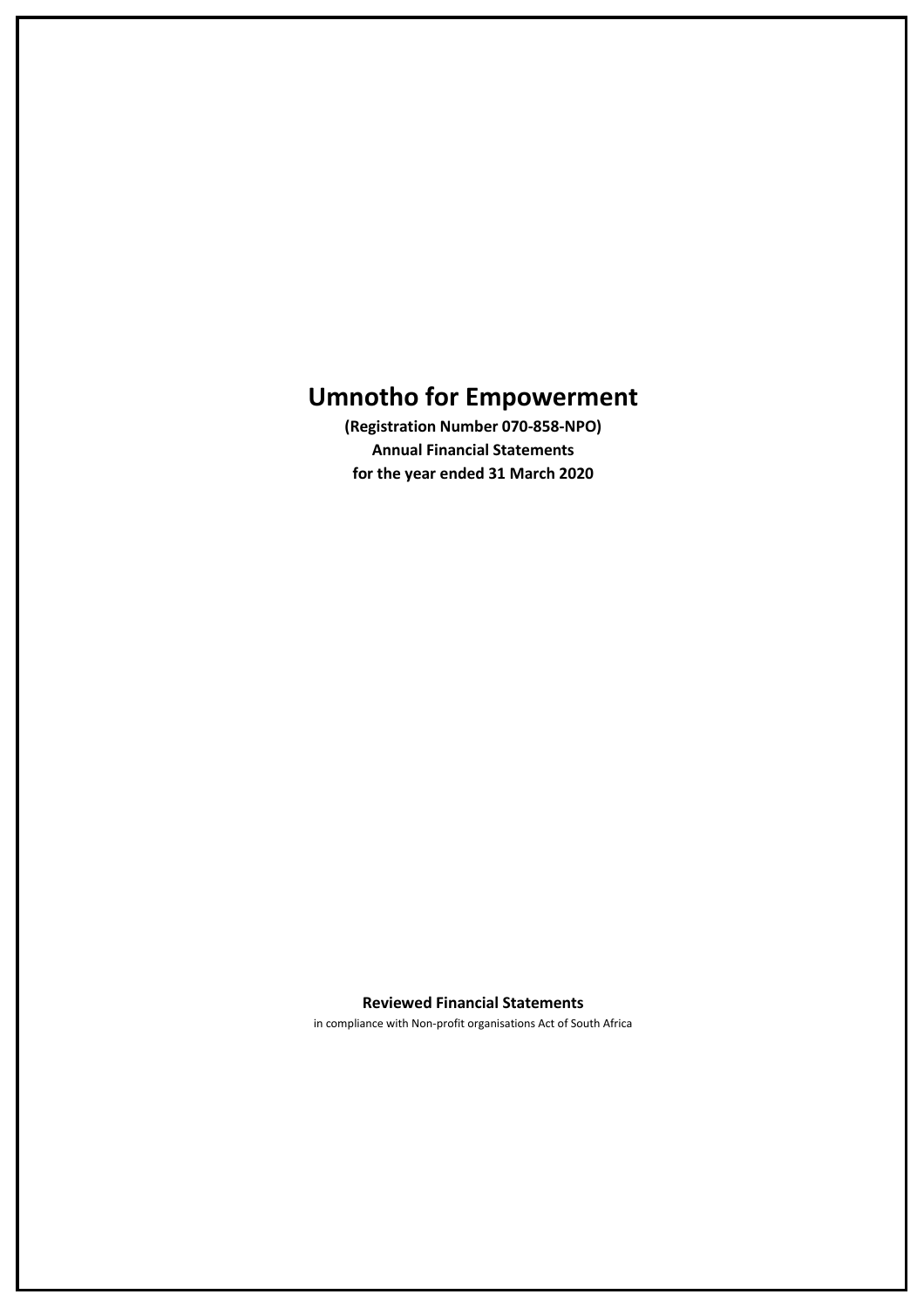(Registration Number 070-858-NPO) Annual Financial Statements for the year ended 31 March 2020

### **Index**

|                                            | Page      |
|--------------------------------------------|-----------|
| <b>General Information</b>                 | 2         |
| Management's Responsibilities and Approval | 3         |
| Management's Report                        | 4         |
| Report of the Independent Reviewer         | 5         |
| Report of the Compiler                     | 6         |
| <b>Statement of Financial Position</b>     | 7         |
| Statement of Comprehensive Income          | 8         |
| <b>Statement of Changes in Equity</b>      | 9         |
| <b>Statement of Cash Flows</b>             | 10        |
| <b>Accounting Policies</b>                 | $11 - 12$ |
| Notes to the Financial Statements          | $13 - 16$ |
| Supplementary information:                 |           |
| <b>Detailed Income Statement</b>           | $17 - 18$ |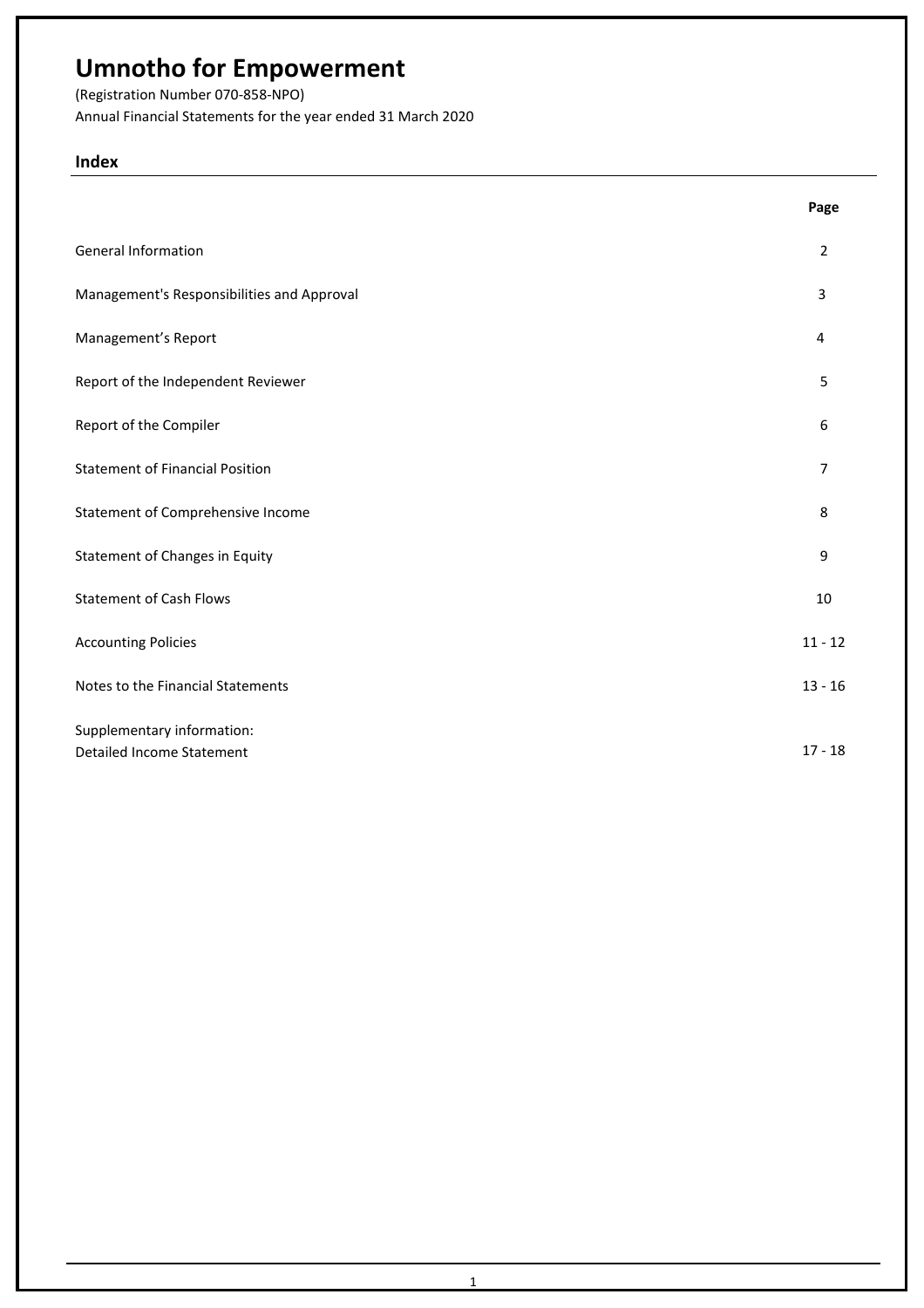(Registration Number 070-858-NPO) Annual Financial Statements for the year ended 31 March 2020

### **General Information**

| <b>Country of Incorporation and Domicile</b>       | South Africa                                                                                    |
|----------------------------------------------------|-------------------------------------------------------------------------------------------------|
| <b>Registration Number</b>                         | 070-858-NPO                                                                                     |
| <b>Nature of Business and Principal Activities</b> | Community social development                                                                    |
| <b>Management</b>                                  | Sam Ngoma<br>Lesego Mokoena<br>Ofentse Khumalo<br>Dimakatso Munthali                            |
| <b>Registered Office</b>                           | Plot 79<br>Rietvlei<br>Muldersdrift<br>Mogale<br>1747                                           |
| <b>Business Address</b>                            | Plot 79<br>Rietvlei<br>Muldersdrift<br>Mogale<br>1747                                           |
| <b>Postal Address</b>                              | Plot 79<br>Rietvlei<br>Muldersdrift<br>Mogale<br>1747                                           |
| <b>Bankers</b>                                     | <b>Standard Bank</b>                                                                            |
| <b>Professional Accountant (SA)</b>                | Moloi & Co Accountants<br>P O Box 114<br>Fourways North<br>Johannesburg<br>South Africa<br>2086 |
| Preparer                                           | Moloi & Co Accountants<br>P O Box 114<br>Fourways North<br>Johannesburg<br>South Africa<br>2086 |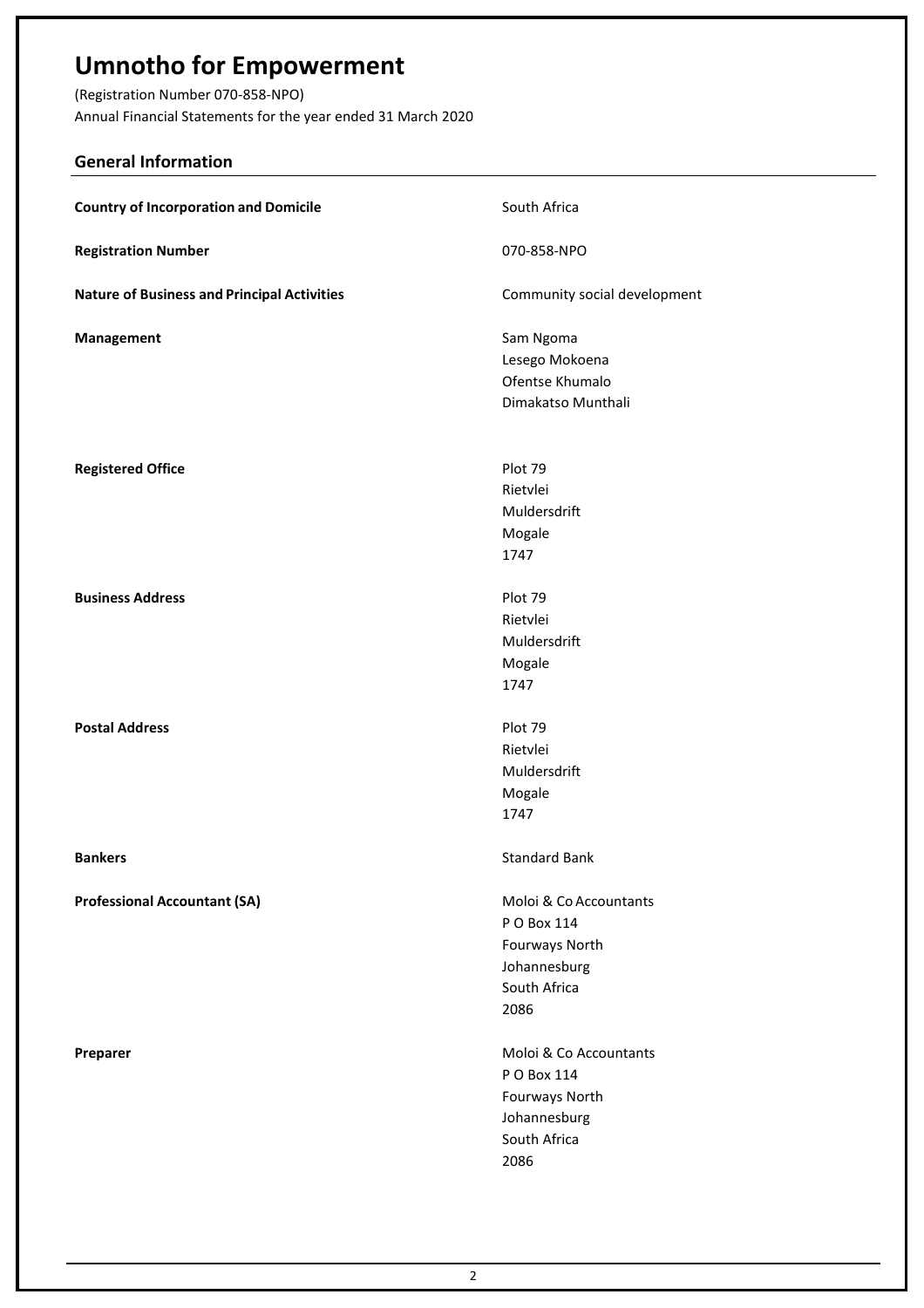(Registration Number 070-858-NPO)

Annual Financial Statements for the year ended 31 March 2020

### **Management's Responsibilities and Approval**

Management is required to maintain adequate accounting records and are responsible for the content and integrity of the annual financial statements and related financial information included in this report. It is their responsibility to ensure that the annual financial statements satisfy the financial reporting standards as to form and content and present fairly the statement of financial position, results of operations and business of the organisation, and explain the transactions and financial position of the business of the organisation at the end of the financial year. The annual financial statements are based upon appropriate accounting policies consistently applied throughout the organisation and supported by reasonable and prudent judgements and estimates.

Management acknowledges that they are ultimately responsible for the system of internal financial control established by the organisation and place considerable importance on maintaining a strong control environment. To enable management to meet these responsibilities, the management committee sets standards for internal control aimed at reducing the risk of error or loss in a cost-effective manner. The standards include the proper delegation of responsibilities within a clearly defined framework, effective accounting procedures and adequate segregation of duties to ensure an acceptable level of risk. These controls are monitored throughout the organisation and all employees are required to maintain the highest ethical standards in ensuring the organisations business is conducted in a manner that in all reasonable circumstances is above reproach.

The focus of risk management in the organisation is on identifying, assessing, managing and monitoring all known forms of risk across the organisation. While operating risk cannot be fully eliminated, the organisation endeavours to minimise it by ensuring that appropriate infrastructure, controls, systems and ethical behaviour are applied and managed within predetermined procedures and constraints.

Management is of the opinion, based on the information and explanations given by management that the system of internal control provides reasonable assurance that the financial records may be relied on for the preparation of the annual financial statements. However, any system of internal financial control can provide only reasonable, and not absolute, assurance against material misstatement or loss. The going-concern basis has been adopted in preparing the financial statements. Based on forecasts and available cash resources management has no reason to believe that the organisation will not be a going concern in the foreseeable future. The financial statements support the viability of the organisation.

The independent reviewer is responsible for independently reviewing and reporting on the annual financial statements. The independent reviewers report is presented on page 5.

The annual financial statements as set out on pages 7 to 16 were approved by the management committee on 20 November 2020 and were signed on its behalf by:

\_\_\_\_\_\_\_\_\_\_\_\_\_\_\_\_\_\_\_\_\_\_\_\_\_\_\_\_\_\_\_\_\_\_\_\_\_\_\_\_\_\_\_\_\_\_\_ \_\_\_\_\_\_\_\_\_\_\_\_\_\_\_\_\_\_\_\_\_\_\_\_\_\_\_\_\_\_\_\_\_\_\_\_\_\_\_\_\_\_\_\_\_\_\_

3

Samuel Ngoma **Camuel Ngoma** Lesego Mokoena American Camuel Ngoma Lesego Mokoena American Camuel Ngoma Lesego Mokoena

Ofentse Khumalo

\_\_\_\_\_\_\_\_\_\_\_\_\_\_\_\_\_\_\_\_\_\_\_\_\_\_\_\_\_\_\_\_\_\_\_\_\_\_\_\_\_\_\_\_\_\_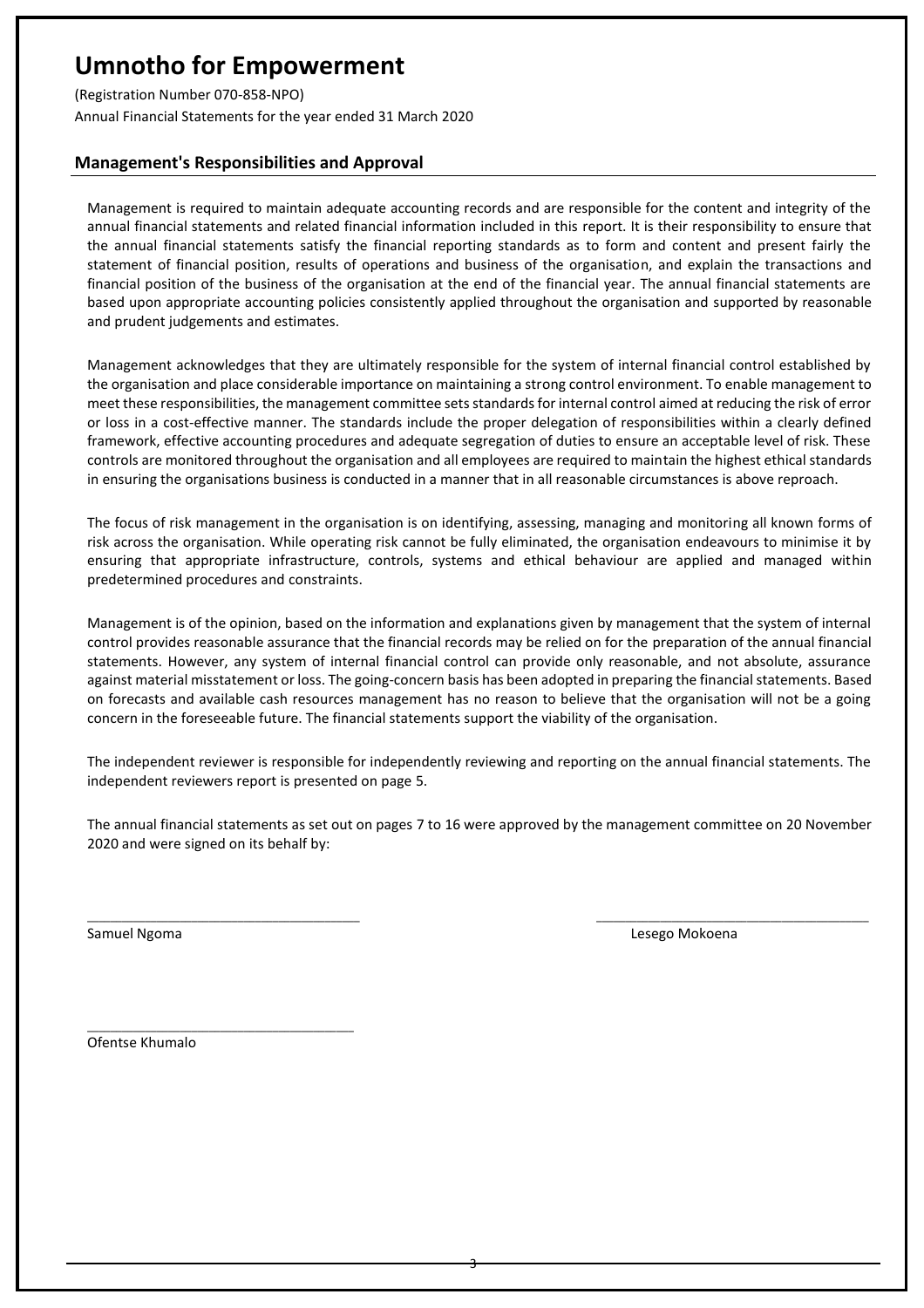(Registration Number 070-858-NPO) Annual Financial Statements for the year ended 31 March 2020

### **Management's Report**

The management present their report for the year ended 31 March 2020.

### **1. Review of financial results andactivities**

### **Main business and operations**

The principal activity of the non-profit organisation is community social development. There were no major changes herein during the year.

### **2. Going concern**

The annual financial statements have been prepared on the basis of accounting policies applicable to a going concern. This basis presumes that funds will be available to finance future operations and that the realisation of assets and settlement of liabilities, contingent obligations and commitments will occur in the ordinary course of business.

### **3. Events after reporting date**

All events subsequent to the date of the annual financial statements and for which the applicable financial reporting framework requires adjustment or disclosure have been adjusted or disclosed.

The management committee is not aware of any matter or circumstance arising since the end of the financial year to the date of this report that could have a material effect on the financial position of the non-profit organisation.

### **4. Members' interest in contracts**

To our knowledge none of the members of management had any interest in contracts entered into during the year under review.

### **5. Borrowing limitations**

In terms of the Memorandum of Incorporation of the non-profit organisation, the management may exercise all the powers of the non-profit organisation to borrow money, as they consider appropriate.

4

### **6. Management**

The management of the non-profit organisation during the year and up to the date of this report are as follows:

Samuel Ngoma Lesego Mokoena Ofentse Khumalo Dimakatso Munthali

### **7. Independent Reviewer**

Moloi & Co Accountants was the independent reviewer for the year under review.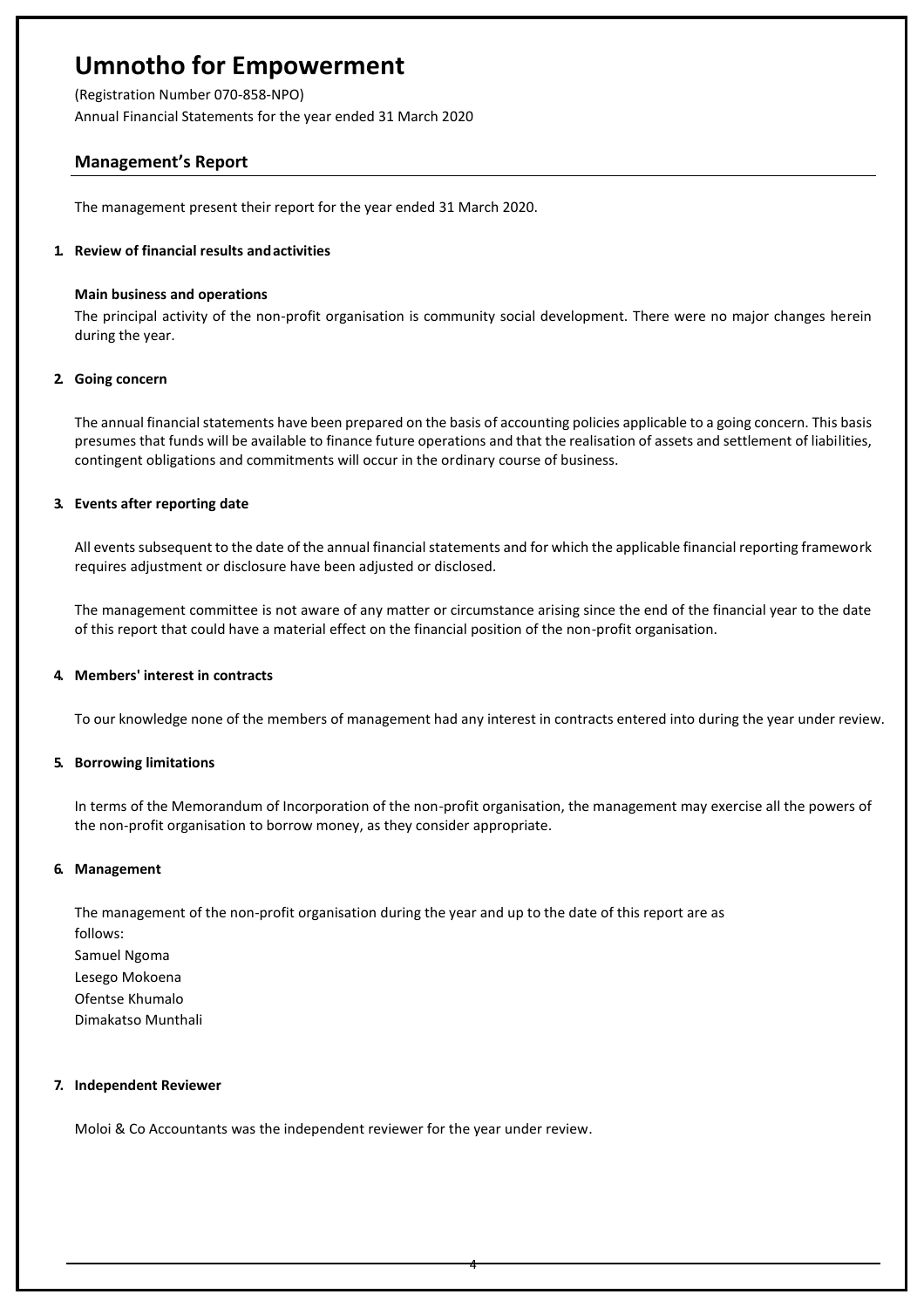

## THERE IS STRENGTH IN NUMBERS

N

 $\overline{O}$  and  $\overline{O}$ 

### **Report of the Independent Reviewer**

#### **To the Management of Umnotho for Empowerment**

I have reviewed the financial statements of Umnotho for Empowerment set out on pages 7 to 16, which comprise the statement of financial position as at 31 March 2020, and the statement of comprehensive income, the statement of changes in equity and the statement of cash flows for the year then ended, and notes to the financial statements, including a summary of significant accounting policies.

C O U

C

#### **Management's Responsibility for the Annual Financial Statements**

The management are responsible for the preparation and fair presentation of these financial statements in accordance with the International Financial Reporting Standard for Small and Medium-sized Entities and the requirements of the Non-profit organisations Act of South Africa, and for such internal control as the management determine is necessary to enable the preparation of financial statements that are free from material misstatement, whether due to fraud or error.

#### **Independent Reviewer's Responsibility**

My responsibility is to express a conclusion on these financial statements. I conducted my review in accordance with the International Standard on Review Engagements (ISRE) 2400 (Revised), Engagements to Review Historical Financial Statements (ISRE 2400 (Revised)). ISRE 2400 (Revised) requires me to conclude whether anything has come to my attention that causes me to believe that the financial statements, taken as a whole, are not prepared in all material respects in accordance with the applicable financial reporting framework. This Standard also requires me to comply with relevant ethical requirements.

A review of financial statements in accordance with ISRE 2400 (Revised) is a limited assurance engagement. The independent reviewer performs procedures, primarily consisting of making inquiries of management and others within the entity, as appropriate, and applying analytical procedures, and evaluates the evidence obtained.

The procedures performed in a review are substantially less than those performed in an audit conducted in accordance with International Standards on Auditing. Accordingly, I do not express an audit opinion on these financial statements.

#### **Conclusion**

Based on my review, nothing has come to my attention that causes me to believe that these financial statements do not present fairly, in all material respects, the financial position of Umnotho for Empowerment as at 31 March 2020, and its financial performance and cash flows for the year then ended in accordance with the International Financial Reporting Standard for Small and Medium-sized Entities and the requirements of the Non-profit organisations Act of South Africa.

**Moloi & Co Accountants** Ω

au

**Per: BIGBRAIN MOLOI Professional Accountant (SA) SAIPA Membership No.18353** **18 November 2020**

**P O Box 114 Fourways North Johannesburg South Africa 2086**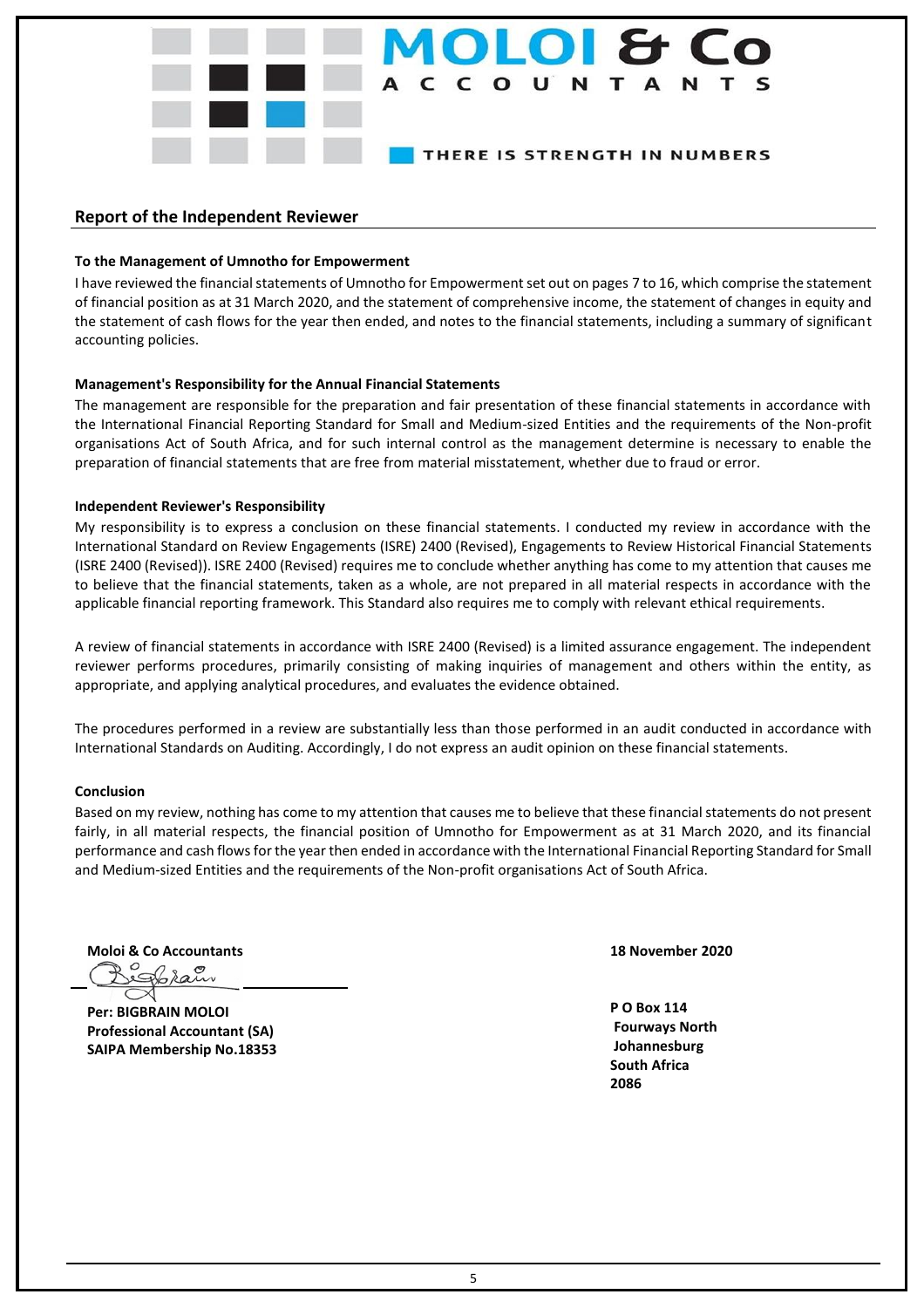

### **Report of the Compiler**

#### **To the Management of Umnotho for Empowerment**

I have compiled the accompanying financial statements of Umnotho for Empowerment based on information you have provided. These financial statements comprise the statement of financial position of Umnotho for Empowerment as at 31 March 2020, the statement of comprehensive income, the statement of changes in equity, the statement of cash flows for the year then ended, and a summary of significant accounting policies and other explanatory information.

I performed this compilation engagement in accordance with International Standard on Related Services 4410 (Revised), Compilation Engagements.

I have applied my expertise in accounting and financial reporting to assist you in the preparation and presentation of these financial statements in accordance with the International Financial Reporting Standard for Small and Medium-sized Entities and the requirements of the Non-profit organisations Act of South Africa. I have complied with relevant ethical requirements, including principles of integrity, objectivity, professional competence and due care.

These financial statements and the accuracy and completeness of the information used to compile them are your responsibility.

Since a compilation engagement is not an assurance engagement, I am not required to verify the accuracy or completeness of the information you provided to me to compile these financial statements. Accordingly, I do not express an audit opinion or a review conclusion on whether these financial statements are prepared in accordance with the International Financial Reporting Standard for Small and Medium-sized Entities.

Note 2 states the basis on which these financial statements are prepared. Accordingly, these financial statements are for your use only, and may not be suitable for other purposes.

My compilation report is intended solely for your use in your capacity as management of Umnotho for Empowerment, and may not be distributed to other parties.

**Nicobel Consulting**

**Per: HESITEN JAMES Business Accountant in Practice (SA) SAIBA Membership No: 6874**

**18 November 2020**

**P O Box 114 Fourways North Johannesburg South Africa 2086**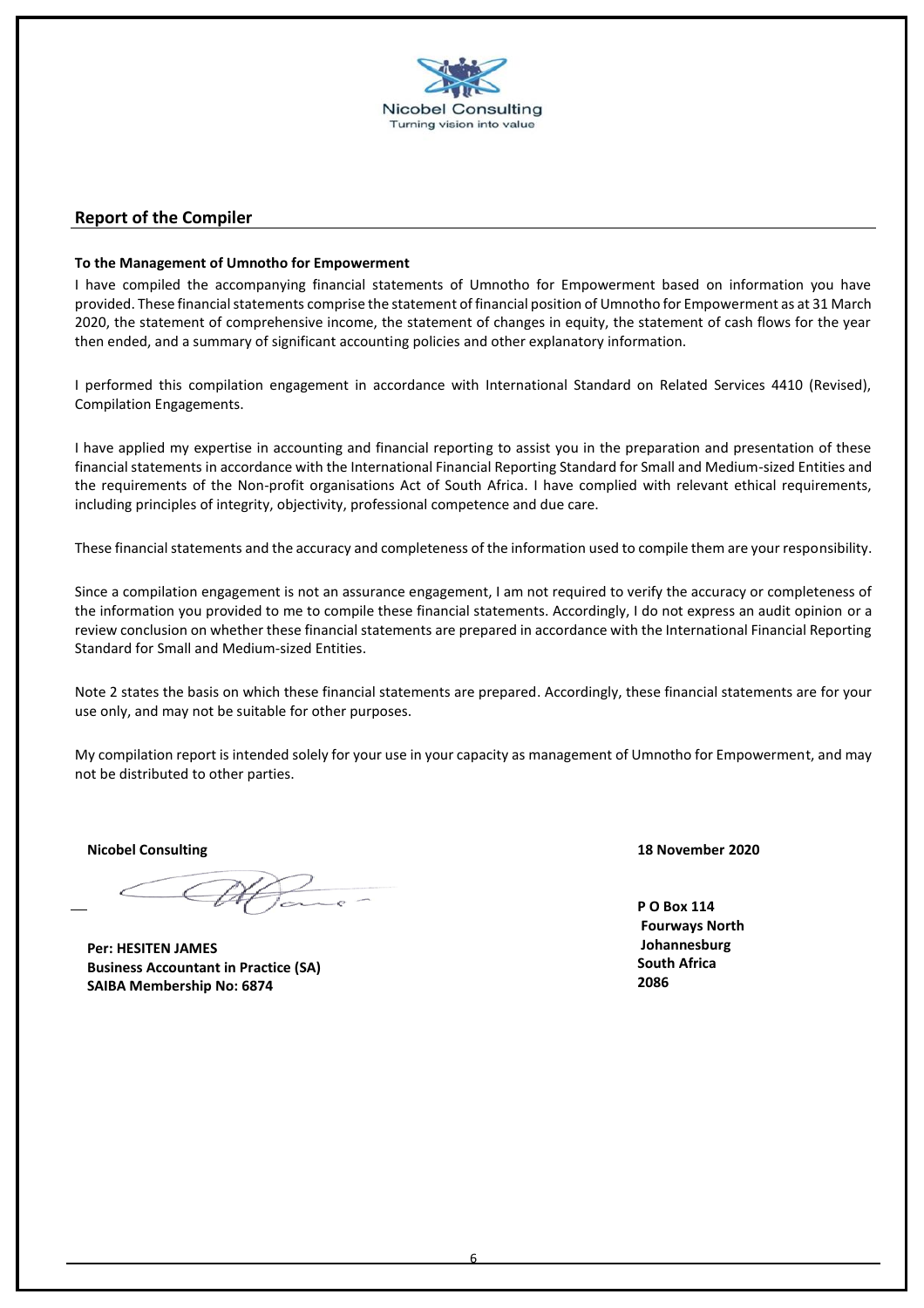(Registration Number 070-858-NPO) Financial Statements for the year ended 31 March 2020

## **Statement of Financial Position**

| <b>Figures in R</b>                             | <b>Notes</b> | 2020        | 2019        |
|-------------------------------------------------|--------------|-------------|-------------|
|                                                 |              |             |             |
| <b>Assets</b>                                   |              |             |             |
| <b>Non-current assets</b>                       |              |             |             |
| Property, plant and equipment                   | 4            | 6,791,043   | 6,295,626   |
| <b>Total non-current assets</b>                 |              | 6,791,043   | 6,295,626   |
| <b>Current assets</b>                           |              |             |             |
| Trade and other receivables                     | 5            | 146,520     | 144,770     |
| Cash and cash equivalents                       | 6            | 887,322     | 687,877     |
| <b>Total current assets</b>                     |              | 1,033,842   | 832,647     |
| <b>Total assets</b>                             |              | 7,824,885   | 7,128,273   |
| <b>Member investments and liabilities</b>       |              |             |             |
| <b>Member investments</b>                       |              |             |             |
| <b>Member Contributions</b>                     | 7            | 12,458,319  | 10,883,393  |
| Accumulated deficit                             |              | (4,633,434) | (3,755,120) |
| <b>Total member investments</b>                 |              | 7,824,885   | 7,128,273   |
| <b>Total member investments and liabilities</b> |              | 7,824,885   | 7,128,273   |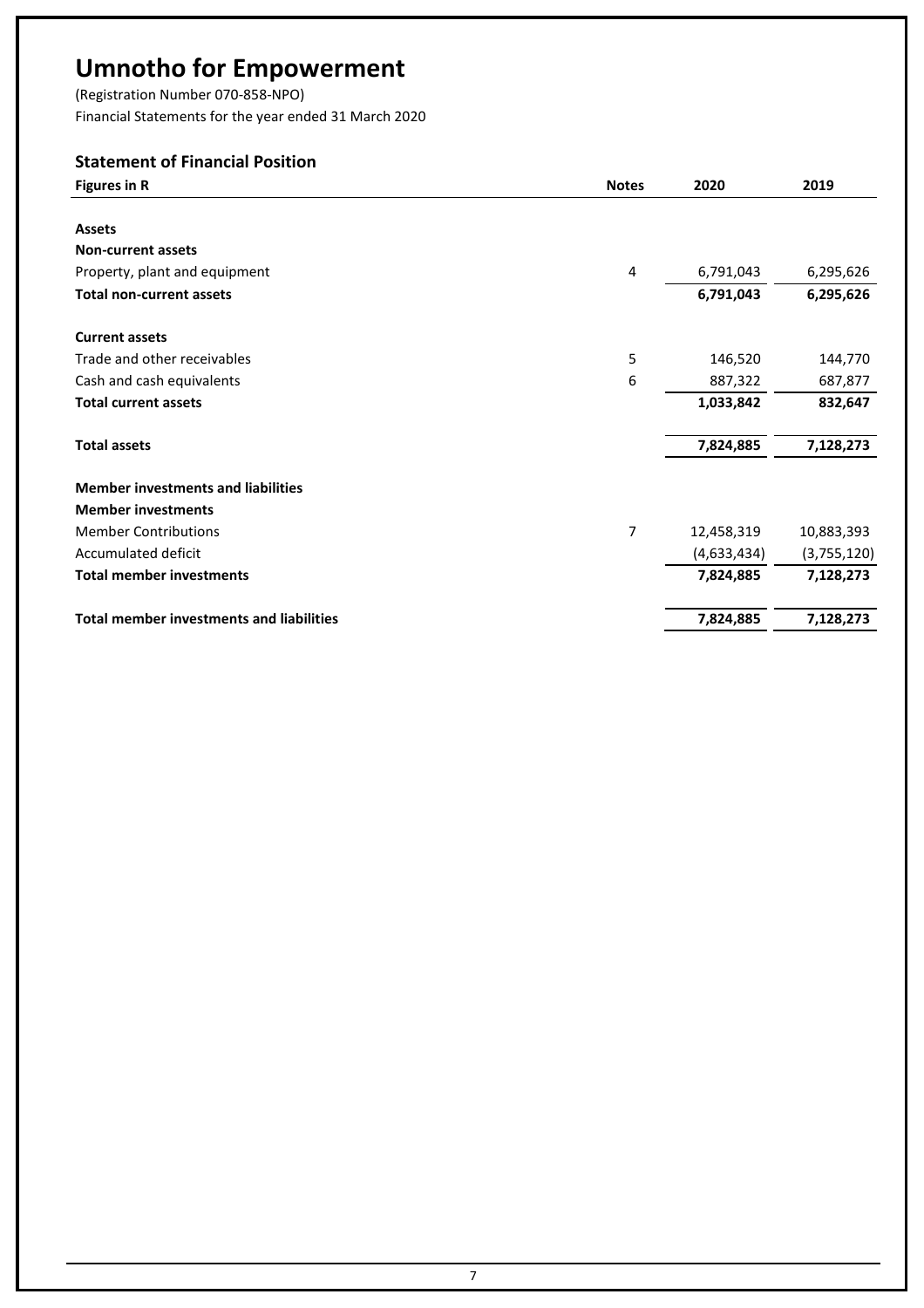(Registration Number 070-858-NPO) Financial Statements for the year ended 31 March 2020

## **Statement of Comprehensive Income**

|   | 2020         | 2019        |
|---|--------------|-------------|
|   |              |             |
| 7 | 1,511,906    | 1,105,109   |
| 8 | 536,285      | 571,821     |
|   | (205, 443)   | (147, 529)  |
|   | (2,712,086)  | (1,901,851) |
|   | (869, 338)   | (372, 450)  |
| 9 | (8,976)      | (10, 555)   |
|   | (878, 314)   | (383,005)   |
|   | <b>Notes</b> |             |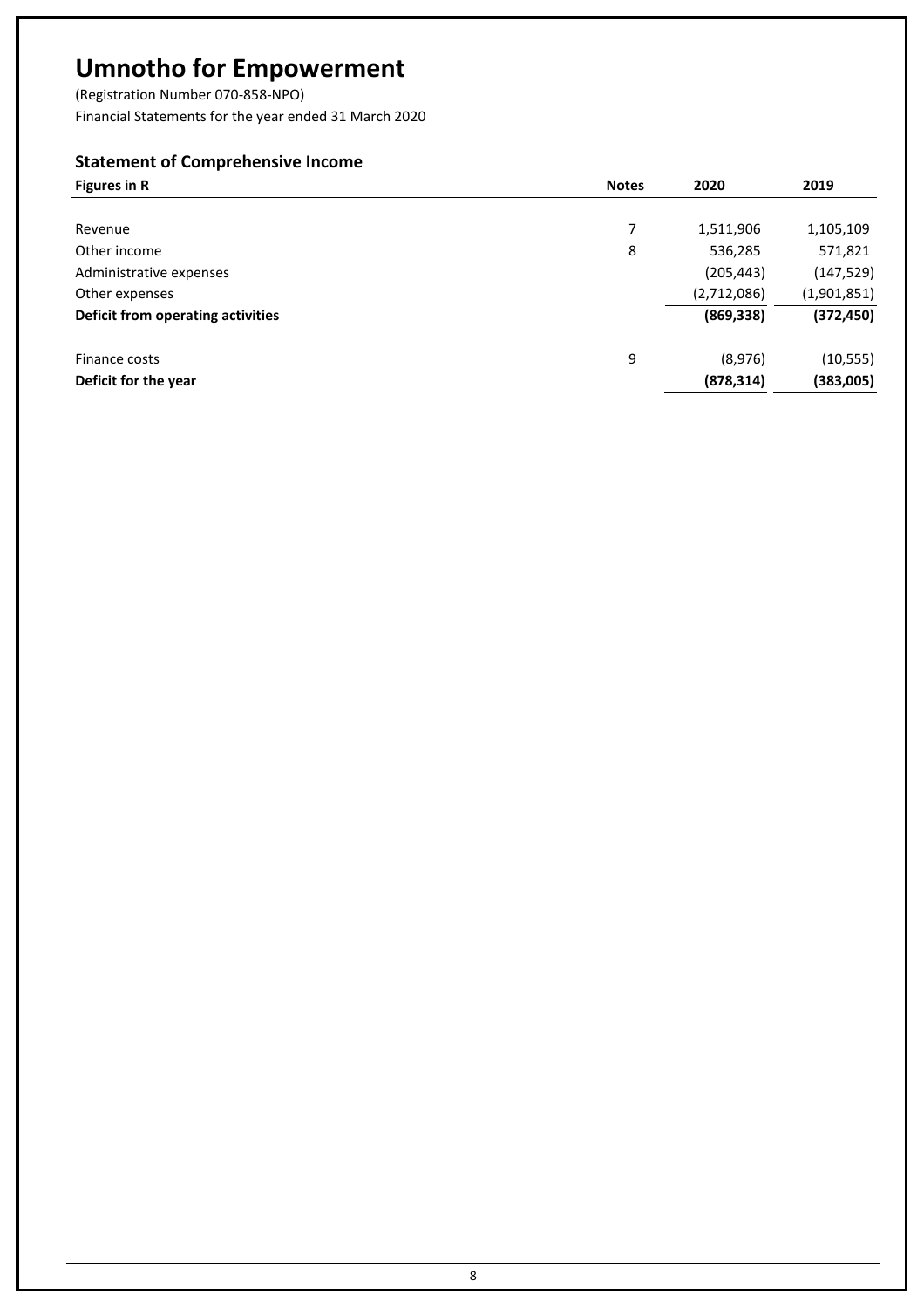(Registration Number 070-858-NPO) Financial Statements for the year ended 31 March 2020

## **Statement of Changes in Equity**

|                                                |              | <b>Member</b>        | <b>Accumulated</b> |              |
|------------------------------------------------|--------------|----------------------|--------------------|--------------|
| <b>Figures in R</b>                            |              | <b>Contributions</b> | deficit            | <b>Total</b> |
| <b>Balance at 1 April 2018</b>                 |              | 10,086,366           | (3,372,115)        | 6,714,251    |
| <b>Changes in member investments</b>           |              |                      |                    |              |
| Deficit for the year                           |              |                      | (383,005)          | (383,005)    |
| Total comprehensive income                     |              |                      | (383,005)          | (383,005)    |
| Increase through other contributions by member |              | 797,027              |                    | 797,027      |
| Balance at 31 March 2019                       |              | 10,883,393           | (3,755,120)        | 7,128,273    |
| <b>Balance at 1 April 2019</b>                 |              | 10,883,393           | (3,755,120)        | 7,128,273    |
| <b>Changes in member investments</b>           |              |                      |                    |              |
| Deficit for the year                           |              |                      | (878, 314)         | (878, 314)   |
| Total comprehensive income                     |              |                      | (878, 314)         | (878, 314)   |
| Increase through other contributions by member |              | 797,027              |                    | 797,027      |
| Increase through contributions from members    |              | 777,899              |                    | 777,899      |
| Balance at 31 March 2020                       |              | 12,458,319           | (4,633,434)        | 7,824,885    |
|                                                | <b>Notes</b> | 7                    |                    |              |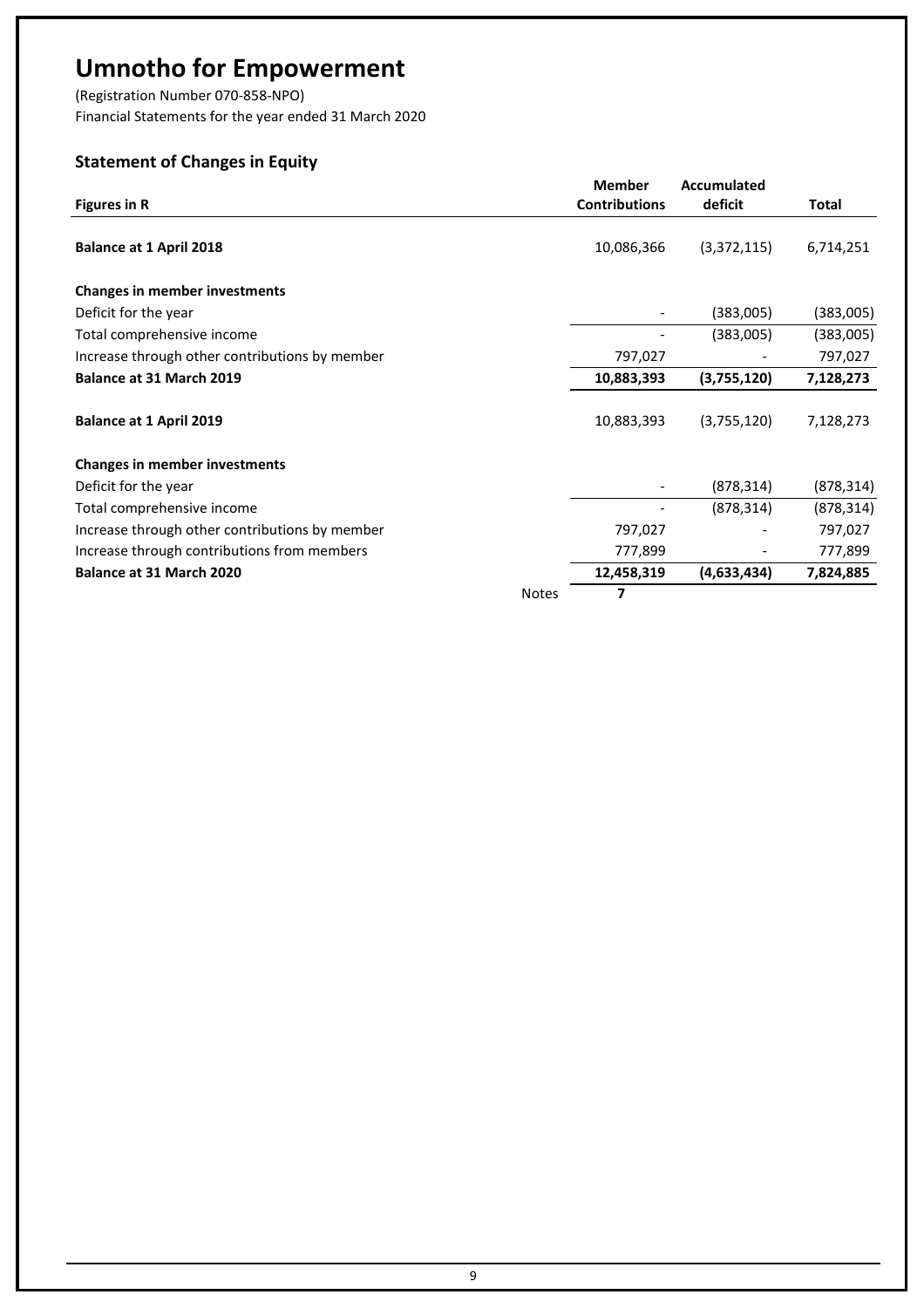(Registration Number 070-858-NPO) Financial Statements for the year ended 31 March 2020

### **Statement of Cash Flows**

| <b>Figures in R</b>                                                               | <b>Note</b> | 2020       | 2019       |
|-----------------------------------------------------------------------------------|-------------|------------|------------|
| Cash flows used in operations                                                     |             |            |            |
| Deficit for the year                                                              |             | (878, 314) | (383,005)  |
| Adjustments to reconcile deficit                                                  |             |            |            |
| Adjustments for finance costs                                                     |             | 8,976      | 10,555     |
| Adjustments for increase in trade accounts receivable                             |             | (13, 231)  | (144, 770) |
| Adjustments for depreciation and amortisation expense                             |             | 264,127    | 215,542    |
| Adjustments for impairment losses and reversal of impairment losses recognised in |             |            |            |
| surplus or deficit                                                                |             | 11,481     |            |
| Total adjustments to reconcile deficit                                            |             | 271,353    | 81,327     |
| Net cash flows used in operations                                                 |             | (606, 961) | (301, 678) |
| Interest paid                                                                     |             | (8,976)    | (10, 555)  |
| Net cash flows used in operating activities                                       |             | (615, 937) | (312, 233) |
| Cash flows used in investing activities                                           |             |            |            |
| Purchase of property, plant and equipment                                         |             | (759, 544) | (100,000)  |
| Cash flows used in investing activities                                           |             | (759, 544) | (100,000)  |
| Cash flows from financing activities                                              |             |            |            |
| Changes in member contributions                                                   |             | 1,574,926  | 797,027    |
| Cash flows from financing activities                                              |             | 1,574,926  | 797,027    |
| Net increase in cash and cash equivalents                                         |             | 199,445    | 384,794    |
| Cash and cash equivalents at beginning of the year                                |             | 687,877    | 303,083    |
| Cash and cash equivalents at end of the year                                      | 6           | 887,322    | 687,877    |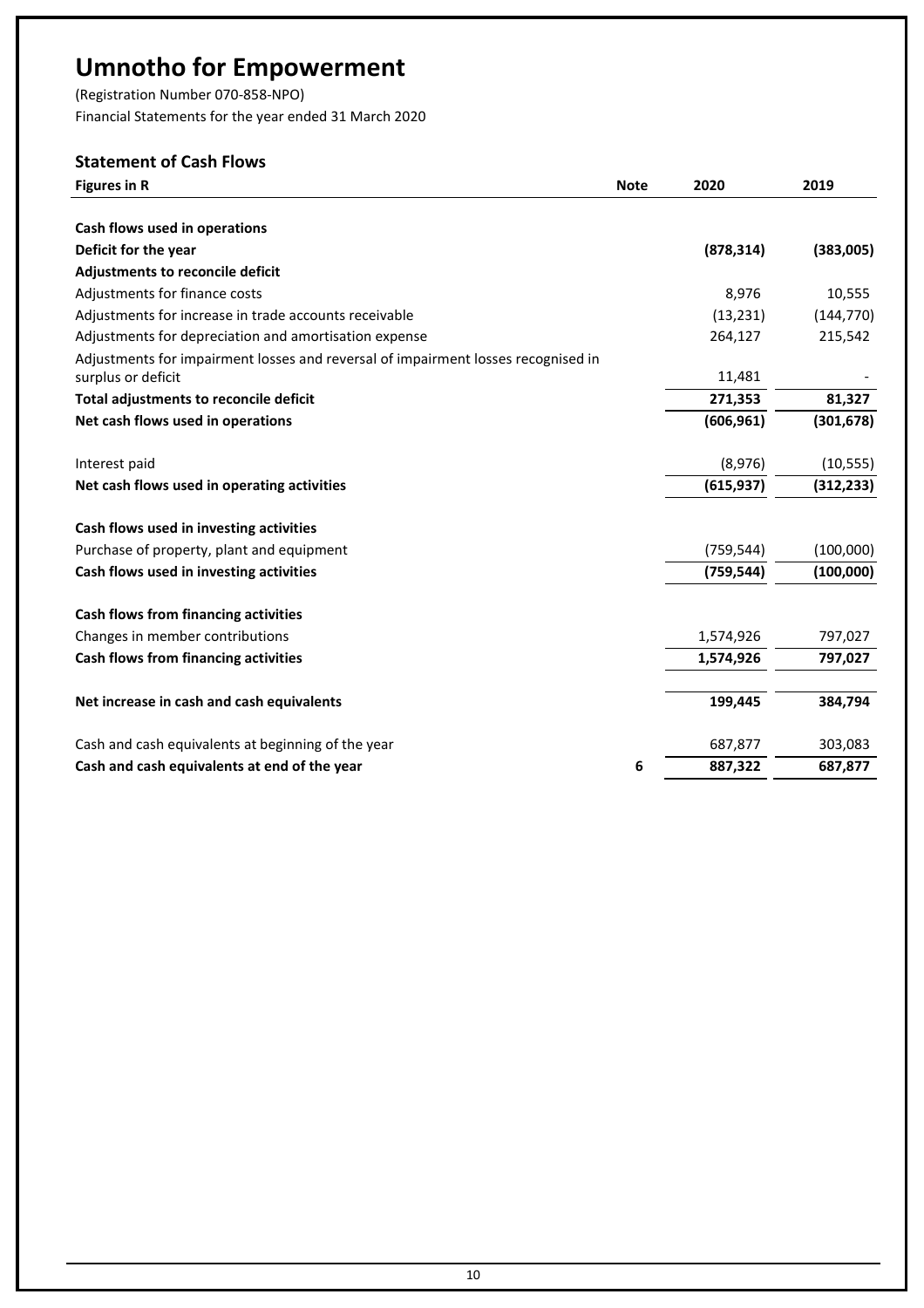(Registration Number 070-858-NPO) Financial Statements for the year ended 31 March 2020

### **Accounting Policies**

### **1. General information**

Umnotho For Empowerment is a Non-Profit Organisation (NPO: 070-858) registered with the South African Department of Social Development as per the NPO Act 71 of 1997. Its mission is to eradicate poverty in communities and to improve poor people's standard of living.

The non-profit organisation is incorporated and domiciled in South Africa. The address of its registered office is Plot 79, Rietvlei, Muldersdrift, Mogale, 1747.

### **2. Basis of preparation and summary of significant accounting policies**

The financial statements of Umnotho for Empowerment have been prepared in accordance with the International Financial Reporting Standard for Small and Medium-sized Entities and the Non-profit organisations Act of South Africa. The financial statements have been prepared under the historical cost convention, as modified by the revaluation of investment property, certain property, plant and equipment, biological assets and derivative financial instruments at fair value. They are presented in South African Rand.

The preparation of financial statements in conformity with the International Financial Reporting Standard for Small and Medium-sized Entities requires the use of certain critical accounting estimates. It also requires management to exercise its judgement in the process of applying the non-profit organisation's accounting policies. The areas involving a higher degree of judgement or complexity, or areas where assumptions and estimates are significant to the financial statements are disclosed in note 3.

The principal accounting policies applied in the preparation of these annual financial statements are set out below. These policies have been consistently applied to all the years presented, unless otherwise stated.

### **2.1 Property, plant and equipment**

Property, plant and equipment is stated at historical cost less accumulated depreciation and any accumulated impairment losses. Historical cost includes expenditure that is directly attributable to bringing the asset to the location and condition necessary for it to be capable of operating in the manner intended by the management. The non-profit organisation adds to the carrying amount of an item of property, plant and equipment the cost of replacing parts of such an item when that cost is incurred if the replacement part is expected to provide incremental future benefits to the non-profit organisation. The carrying amount of the replaced part is derecognised. All other repairs and maintenance are charged to surplus or deficit during the period in which they are incurred. Land is not depreciated. Depreciation on other assets is charged so as to allocate the cost of assets less their residual value over their estimated useful lives, using the straight-line method.

### **2.2 Revenue**

Revenue is measured at the fair value of the consideration received or receivable. Revenue is shown net of value-added tax, returns, rebates and discounts.

Revenue from the sale of goods is recognised when:

- significant risks and rewards of ownership of the goods have been transferred to the buyer;
- the entity retains neither continuing managerial involvement to the degree usually associated with ownership nor effective control over the goods sold;
- the amount of revenue can be measured reliably; and
- it is probable that the economic benefits associated with the transaction will flow to the entity; and
- the costs incurred or to be incurred in respect of the transaction can be measured reliably.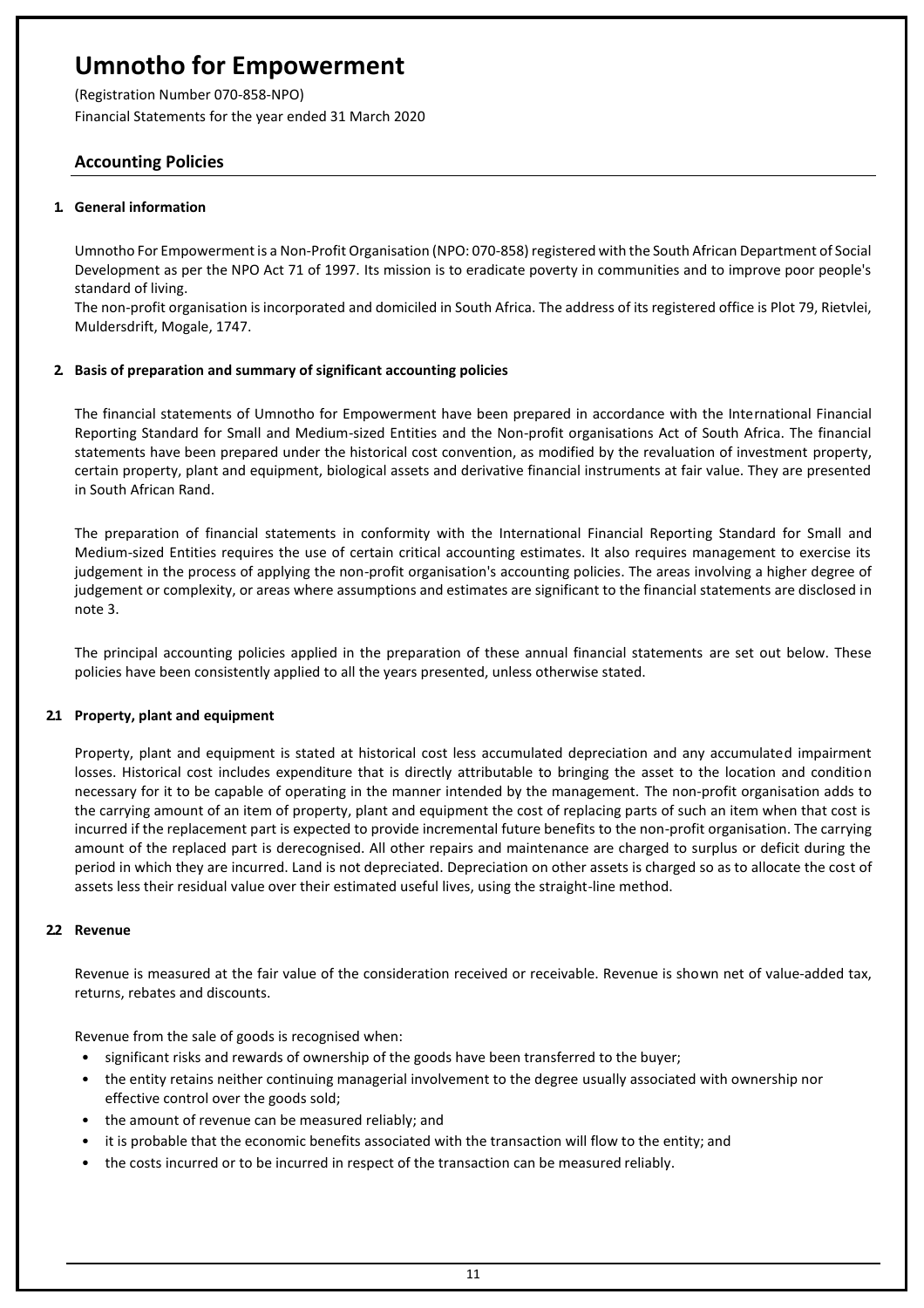(Registration Number 070-858-NPO) Financial Statements for the year ended 31 March 2020

## **Accounting Policies**

### *Basis of preparation and summary of significant accounting policies continued...*

Interest income is recognised using the effective interest method.

Rental income from investment property that is leased to a third party under an operating lease is recognised in the statement of comprehensive income on a straight-line basis over the lease term and is included in 'otherincome'.

Dividend income is recognised when the non-profit organisation's right to receive payment has been established and is shown as 'finance income'.

Royalties are recognised on an accrual basis in accordance with the substance of the relevant agreement.

### **2.3 Government grants**

Grants from the government are recognised at their fair value in profit or loss where there is a reasonable assurance that the grant will be received and the non-profit organisation has complied with all attached conditions. Grants received where the non-profit organisation has yet to comply with all attached conditions are recognised as a liability (and included in deferred income within trade and other payables) and released to income when all attached conditions have been complied with. Government grants received are included in 'other income' in profit or loss.

### **3. Critical accounting estimates and judgements**

Estimates and judgements are continually evaluated and are based on historical experience and other factors, including expectations of future events that are believed to be reasonable under the circumstances.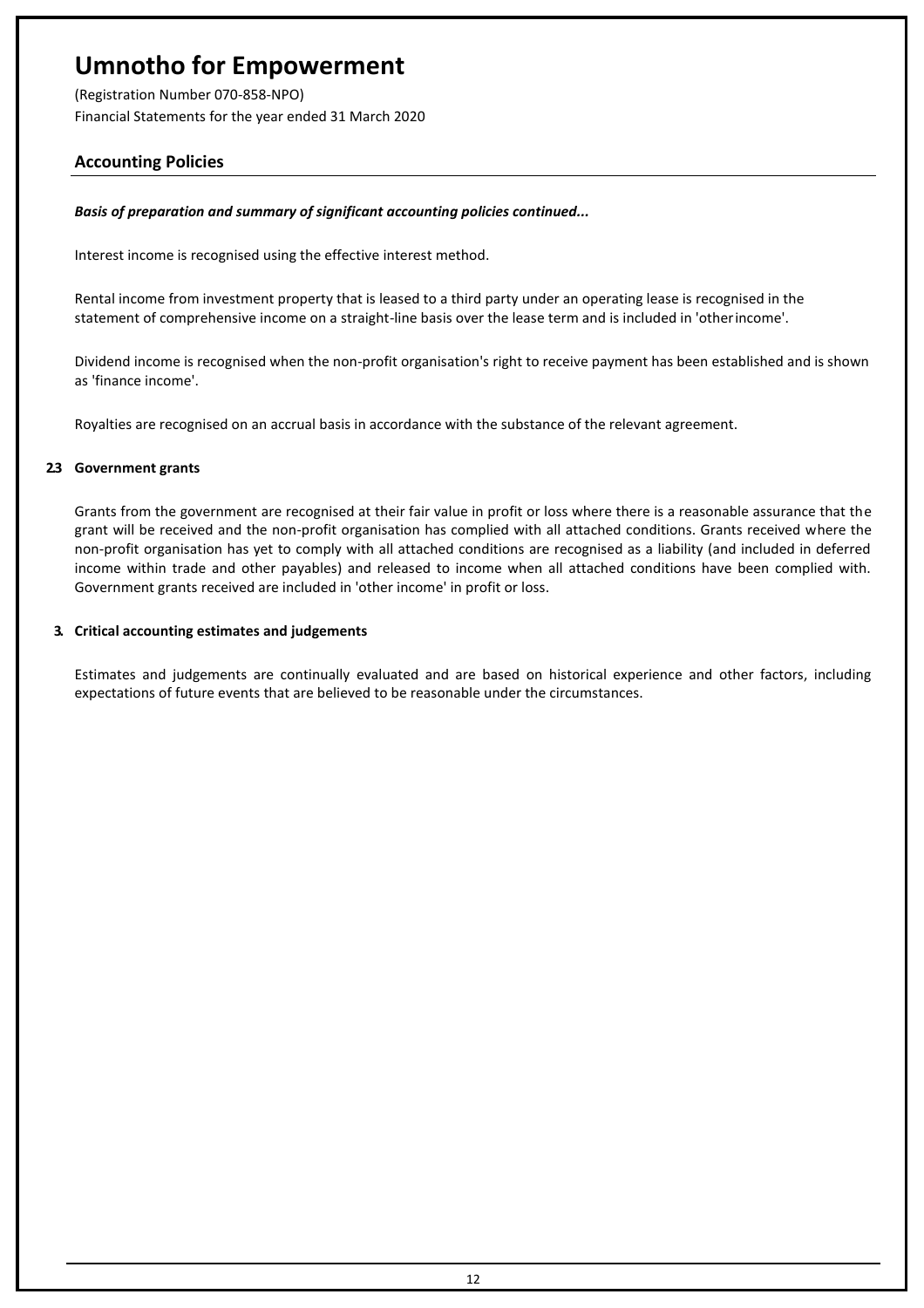(Registration Number 070-858-NPO)

Financial Statements for the year ended 31 March 2020

#### **Notes to the Financial Statements**

### **Figures in R**

### **4. Property, plant and equipment**

#### **Balances at year end and movements for the year**

| Reconciliation for the year ended 31 March<br>2020<br>Balance at 1 April 2019<br>5,210,000<br>At cost<br>Accumulated depreciation<br>5,210,000<br>Net book value<br>Movements for the year ended 31 March<br>2020<br>Additions from acquisitions<br>500,000<br>Depreciation<br>Property, plant and equipment at the end<br>5,710,000<br>of the year<br>Closing balance at 31 March 2020<br>5,710,000<br>At cost<br>Accumulated depreciation | 196,235                  |           |           |                |           |            |                          |            |             |
|---------------------------------------------------------------------------------------------------------------------------------------------------------------------------------------------------------------------------------------------------------------------------------------------------------------------------------------------------------------------------------------------------------------------------------------------|--------------------------|-----------|-----------|----------------|-----------|------------|--------------------------|------------|-------------|
|                                                                                                                                                                                                                                                                                                                                                                                                                                             |                          |           |           |                |           |            |                          |            |             |
|                                                                                                                                                                                                                                                                                                                                                                                                                                             |                          |           |           |                |           |            |                          |            |             |
|                                                                                                                                                                                                                                                                                                                                                                                                                                             |                          | 100,000   | 21,281    | 16,180         | 13,497    | 612,125    | 512,009                  | 370,358    | 7,051,685   |
|                                                                                                                                                                                                                                                                                                                                                                                                                                             | (156, 988)               | (10,000)  | (17, 025) | (16, 180)      | (8,998)   | (202, 125) | (204, 804)               | (139, 939) | (756, 059)  |
|                                                                                                                                                                                                                                                                                                                                                                                                                                             | 39,247                   | 90,000    | 4,256     | $\blacksquare$ | 4,499     | 410,000    | 307,205                  | 230,419    | 6,295,626   |
|                                                                                                                                                                                                                                                                                                                                                                                                                                             |                          |           |           |                |           |            |                          |            |             |
|                                                                                                                                                                                                                                                                                                                                                                                                                                             | $\overline{\phantom{a}}$ | 128,945   | 17,591    | 23,954         | 83,054    |            | $\overline{\phantom{a}}$ | 6,000      | 759,544     |
|                                                                                                                                                                                                                                                                                                                                                                                                                                             | (39, 247)                | (22, 895) | (7, 774)  | (11, 977)      | (32, 184) | (61, 213)  | (51, 201)                | (37, 636)  | (264, 127)  |
|                                                                                                                                                                                                                                                                                                                                                                                                                                             |                          | 196,050   | 14,073    | 11,977         | 55,369    | 348,787    | 256,004                  | 198,783    | 6,791,043   |
|                                                                                                                                                                                                                                                                                                                                                                                                                                             |                          |           |           |                |           |            |                          |            |             |
|                                                                                                                                                                                                                                                                                                                                                                                                                                             | 196,235                  | 228,945   | 38,872    | 40,134         | 96,551    | 612,125    | 512,009                  | 376,358    | 7,811,229   |
|                                                                                                                                                                                                                                                                                                                                                                                                                                             | (196, 235)               | (32, 895) | (24, 799) | (28, 157)      | (41, 182) | (263, 338) | (256,005)                | (177, 575) | (1,020,186) |
| Net book value<br>5,710,000                                                                                                                                                                                                                                                                                                                                                                                                                 |                          | 196,050   | 14,073    | 11,977         | 55,369    | 348,787    | 256,004                  | 198,783    | 6,791,043   |
| Reconciliation for the year ended 31 March<br>2019                                                                                                                                                                                                                                                                                                                                                                                          |                          |           |           |                |           |            |                          |            |             |
| <b>Balance at 1 April 2018</b>                                                                                                                                                                                                                                                                                                                                                                                                              |                          |           |           |                |           |            |                          |            |             |
| 5,210,000<br>At cost                                                                                                                                                                                                                                                                                                                                                                                                                        | 196,235                  |           | 21,281    | 16,180         | 13,497    | 612,125    | 512,009                  | 370,358    | 6,951,685   |
| Accumulated depreciation                                                                                                                                                                                                                                                                                                                                                                                                                    | (117, 741)               |           | (12, 769) | (8,090)        | (4, 499)  | (140, 913) | (153, 603)               | (102, 903) | (540, 518)  |
| 5,210,000<br>Net book value                                                                                                                                                                                                                                                                                                                                                                                                                 | 78,494                   | $\sim$    | 8,512     | 8,090          | 8,998     | 471,212    | 358,406                  | 267,455    | 6,411,167   |
| Movements for the year ended 31 March<br>2019                                                                                                                                                                                                                                                                                                                                                                                               |                          |           |           |                |           |            |                          |            |             |
| Additions from acquisitions                                                                                                                                                                                                                                                                                                                                                                                                                 |                          | 100,000   |           |                |           |            |                          |            | 100,000     |
| Depreciation                                                                                                                                                                                                                                                                                                                                                                                                                                | (39, 247)                | (10,000)  | (4, 256)  | (8,090)        | (4, 499)  | (61, 212)  | (51, 201)                | (37,036)   | (215, 541)  |
| Property, plant and equipment at the end<br>5,210,000<br>of the year                                                                                                                                                                                                                                                                                                                                                                        |                          |           |           |                |           |            |                          |            |             |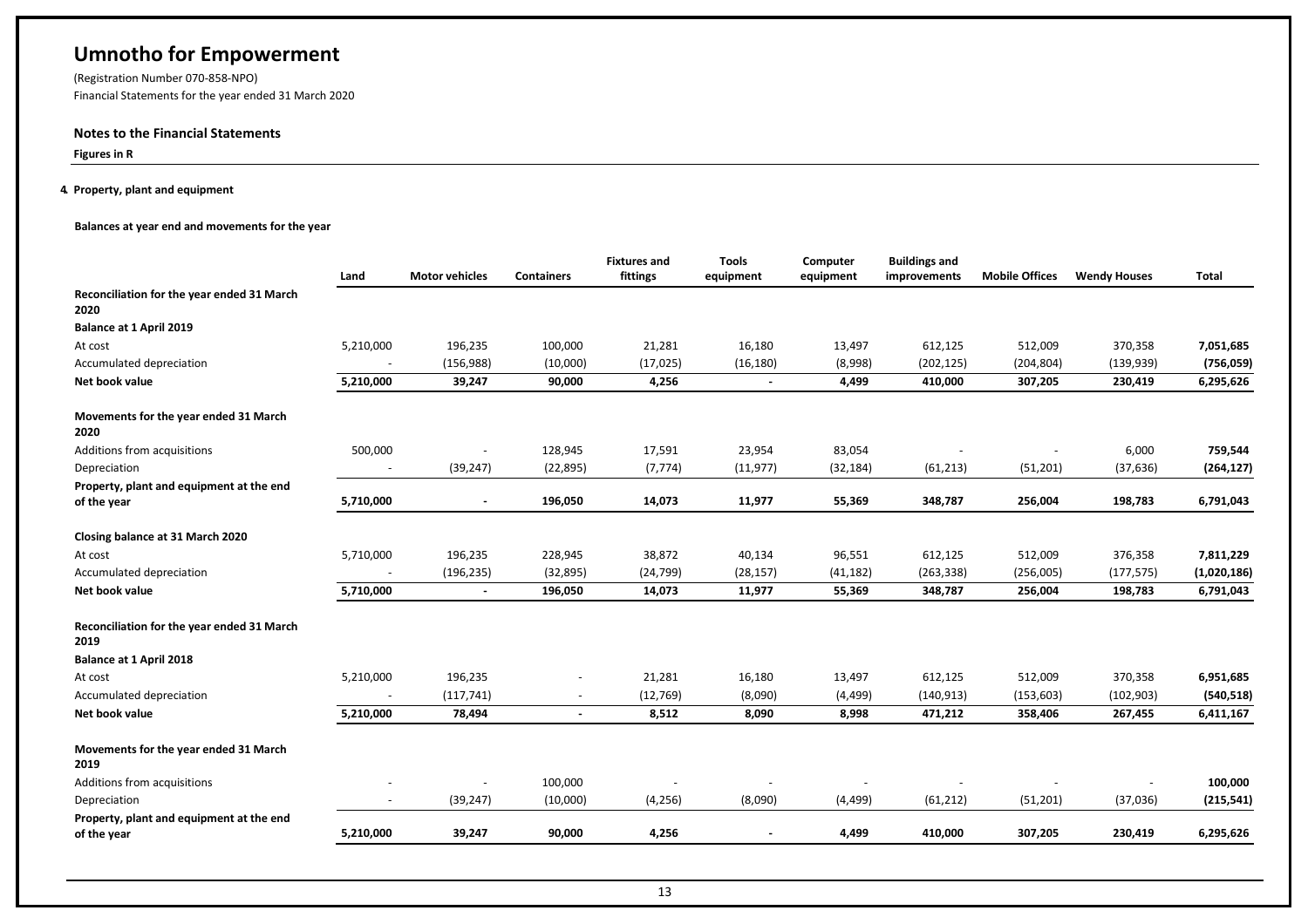(Registration Number 070-858-NPO)

Financial Statements for the year ended 31 March 2020

### **Notes to the Financial Statements**

### **Figures in R**

| Property, plant and equipment continued |  |
|-----------------------------------------|--|
|-----------------------------------------|--|

| Net book value                   | 210,000,ذ | 39,247    | 90,000   | 4,256     |           | 4,499   | 410,000    | 307,205    | 230,419    | 6,295,626 |
|----------------------------------|-----------|-----------|----------|-----------|-----------|---------|------------|------------|------------|-----------|
| Accumulated depreciation         |           | (156,988) | (10,000) | (17, 025) | (16, 180) | (8,998) | (202, 125) | (204, 804) | (139, 939) | (756,059) |
| At cost                          | 5,210,000 | 196,235   | 100,000  | 21,281    | 16,180    | 13,497  | 612,125    | 512,009    | 370,358    | 7,051,685 |
| Closing balance at 31 March 2019 |           |           |          |           |           |         |            |            |            |           |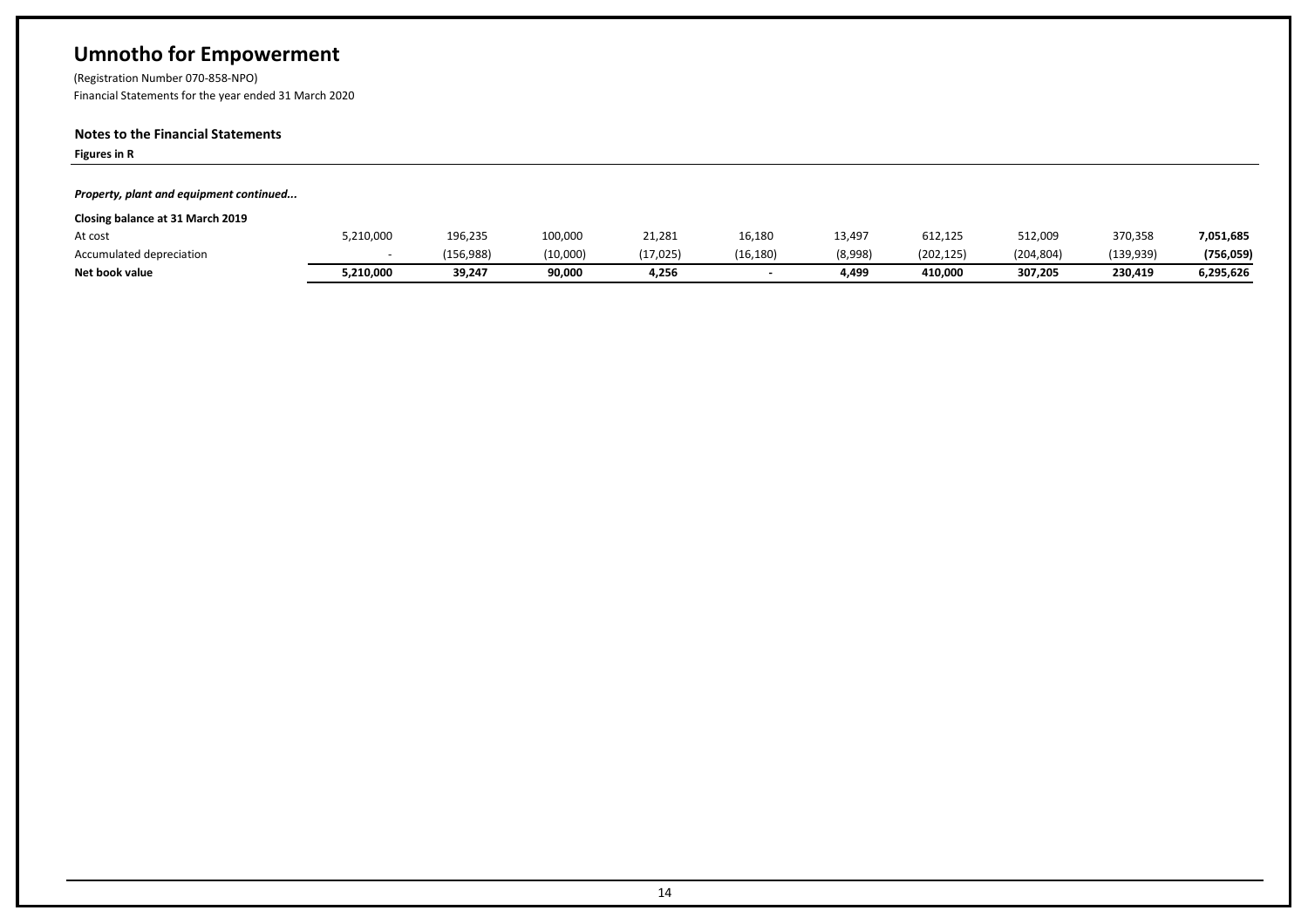(Registration Number 070-858-NPO) Financial Statements for the year ended 31 March 2020

## **Notes to the Financial Statements**

| <b>Figures in R</b>                          | 2020       | 2019       |
|----------------------------------------------|------------|------------|
| 5. Trade and other receivables               |            |            |
| Trade and other receivables comprise:        |            |            |
| Loans to members                             | 146,520    | 144,770    |
| <b>Total trade and other receivables</b>     | 146,520    | 144,770    |
| 6. Cash and cash equivalents                 |            |            |
| Cash and cash equivalents comprise:          |            |            |
| Cash                                         |            |            |
| Cash on hand                                 | 1,555      | 909        |
| <b>Balances with banks</b>                   | 885,767    | 686,968    |
| <b>Total cash</b>                            | 887,322    | 687,877    |
| Total cash and cash equivalents included in  |            |            |
| current assets                               | 887,322    | 687,877    |
| Net cash and cash equivalents                | 887,322    | 687,877    |
| 7. Member Contributions                      |            |            |
| 7.1 Member Contributions                     |            |            |
| Members' contribution                        | 12,824,234 | 11,312,336 |
| Refund on member withdrawal                  | (365, 915) | (428, 943) |
|                                              | 12,458,319 | 10,883,393 |
| 7. Revenue                                   |            |            |
| 7.1 Revenue comprises:                       |            |            |
| Copies                                       | 4,042      | 3,429      |
| Interest received                            | 26,483     | 30,663     |
| Fees received                                | 94,838     | 103,347    |
| Other revenue                                | 69,572     | 189,484    |
| Insurance claims, annuities and other policy |            |            |
| benefits                                     | 120,246    |            |
| Government grants received                   | 1,196,725  | 778,186    |

**Total revenue 1,105,109 1,105,109**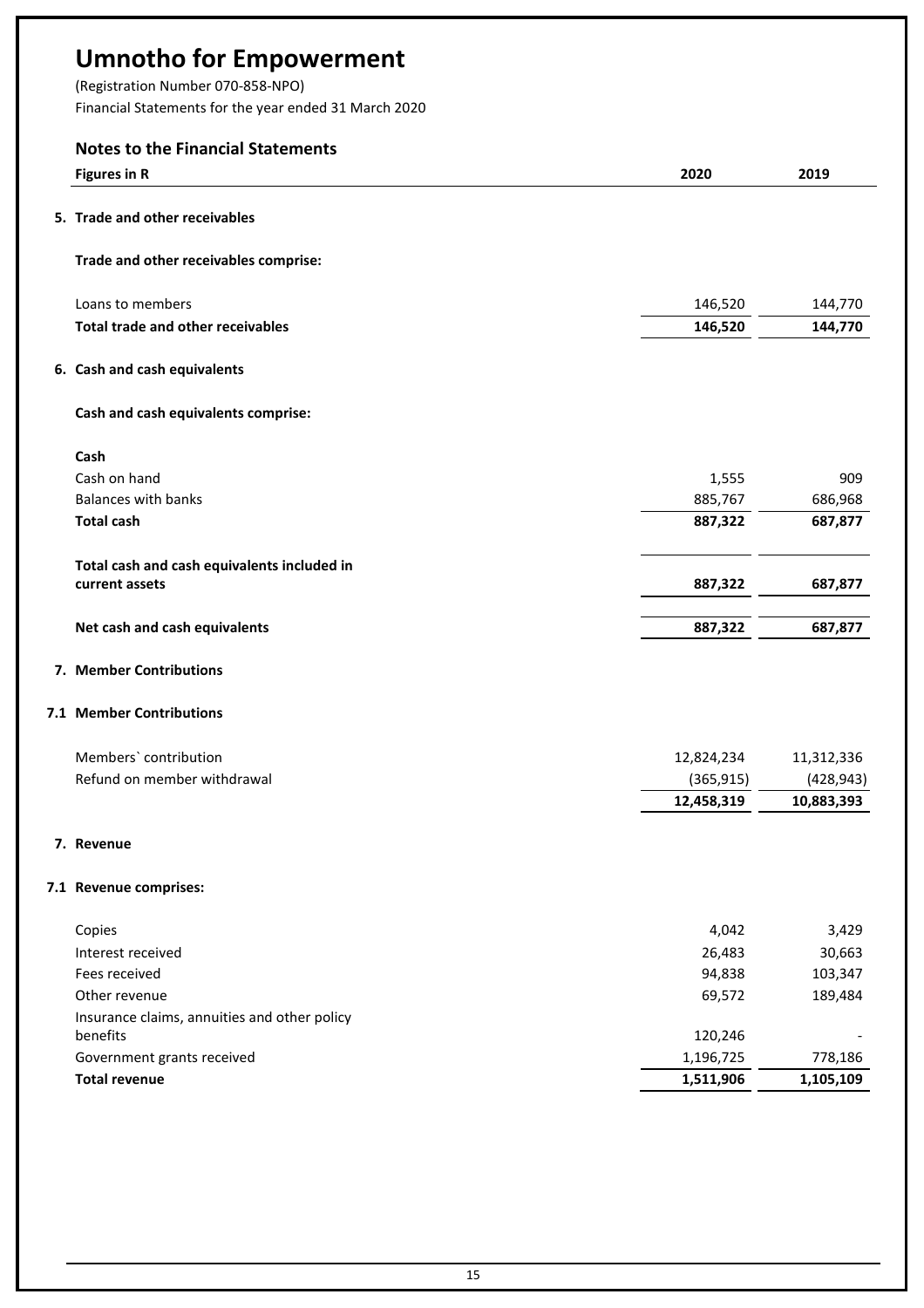(Registration Number 070-858-NPO)

Financial Statements for the year ended 31 March 2020

### **Notes to the Financial Statements**

| <b>Figures in R</b>                           | 2020    | 2019    |
|-----------------------------------------------|---------|---------|
| 8. Other income                               |         |         |
| Other income comprises:                       |         |         |
| Municipal charges recoveries                  | 369,630 | 423,060 |
| Electricity recoveries - Ideal prepaid        | 163,299 | 144,201 |
| Bank charges - recoveries                     | 3,356   | 4,560   |
| <b>Total other income</b>                     | 536,285 | 571,821 |
| 9. Finance costs                              |         |         |
| Finance costs included in surplus or deficit: |         |         |
| Interest paid                                 | 8,976   | 10,555  |

### **10. Going concern**

The annual financial statements have been prepared on the basis of accounting policies applicable to a going concern. This basis presumes that funds will be available to finance future operations and that the realisation of assets and settlement of liabilities, contingent obligations and commitments will occur in the ordinary course of business.

### **11. Prior period errors**

The following prior period errors were corrected in the current year. The effect of the error is disclosed below.

The accounts receivable for 2019 was adjusted upwards by an amount of R105 115 due to loans that were not recognized/understated during the previous year. This increased the retained earnings with the corresponding amount. The comparative figures on these financial statements have been adjusted after correction of this error.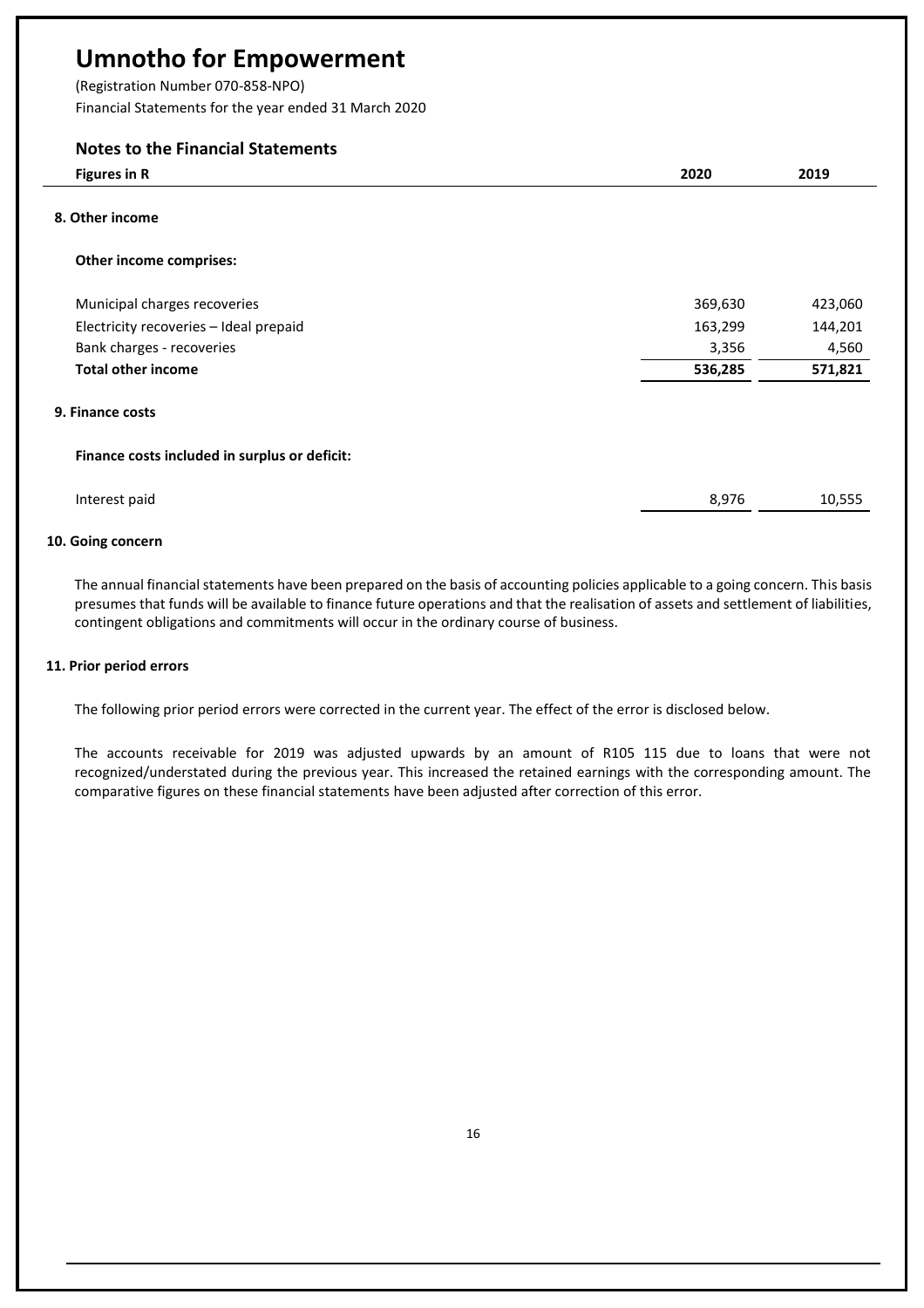(Registration Number 070-858-NPO) Annual Financial Statements for the year ended 31 March 2020

## **Detailed Income Statement**

| <b>Figures in R</b>                     | <b>Notes</b>   | 2020       | 2019       |
|-----------------------------------------|----------------|------------|------------|
|                                         |                |            |            |
| Revenue                                 | $\overline{7}$ |            |            |
| Copies                                  |                | 4,042      | 3,429      |
| Government grant                        |                | 1,196,725  | 778,186    |
| Insurance claims                        |                | 120,246    |            |
| Interest received                       |                | 26,483     | 30,663     |
| Other income                            |                | 8,077      | 109,299    |
| Project admin cost - recoveries         |                | 61,495     | 80,185     |
| <b>Registration fees</b>                |                | 94,838     | 103,347    |
| <b>Total revenue</b>                    |                | 1,511,906  | 1,105,109  |
| <b>Other income</b>                     | 8              |            |            |
| Bank charges - recoveries               |                | 3,356      | 4,560      |
| Electricity - recoveries                |                | 163,299    | 144,201    |
| Municipal charges - recoveries          |                | 369,630    | 423,060    |
| <b>Total other income</b>               |                | 536,285    | 571,821    |
| <b>Administrative expenses</b>          |                |            |            |
| Accounting, Legal and Professional Fees |                | (64, 651)  | (55, 201)  |
| Admin expenses                          |                | (1,500)    | (1,600)    |
| <b>Bank charges</b>                     |                | (40, 102)  | (29, 699)  |
| Computer expenses                       |                | (20, 213)  | (2, 399)   |
| Telephone & Internet                    |                | (78, 977)  | (58, 630)  |
| <b>Total administrative expenses</b>    |                | (205, 443) | (147, 529) |